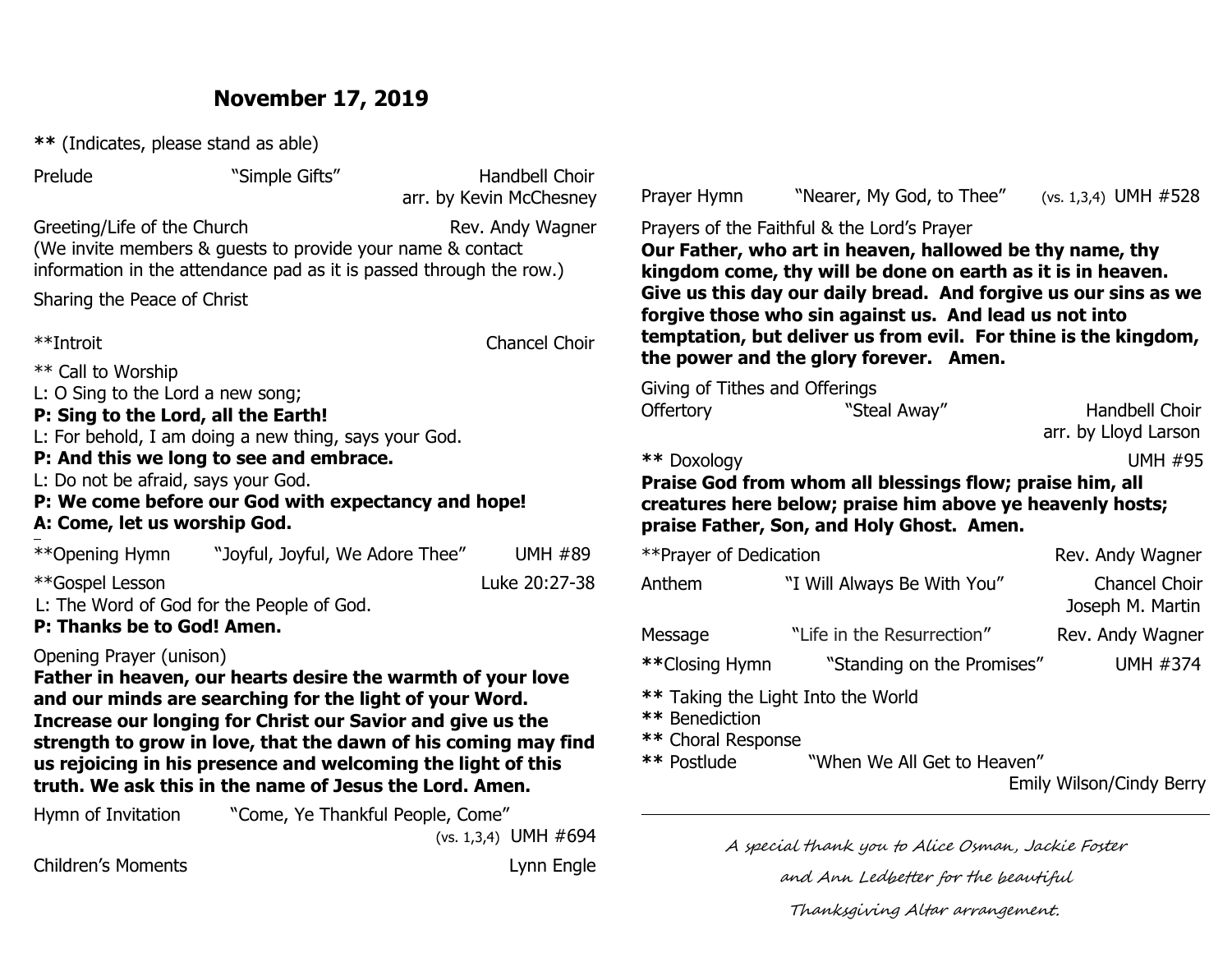| <b>Monday</b>         | <b>Gale Adkins Visitation</b>  | $10:30$ am      | Sanctuary                          |
|-----------------------|--------------------------------|-----------------|------------------------------------|
| 18                    | <b>Gale Adkins Funeral</b>     | $11:30$ am      | Sanctuary                          |
|                       | Men of Faith                   | 6:30 pm         | <b>Rm 16B</b>                      |
|                       | <b>Cub Scouts</b>              | 6:30 pm         | Rm 5, 11, 12, 15 A,B               |
|                       | <b>Boy Scouts</b>              | 7:00 pm         | <b>Rm 15 C</b>                     |
|                       | Priscilla Circle               | 7:00 pm         | Parlor                             |
| <b>Tuesday</b>        | Dorcas Circle                  | 1:00 pm Parlor  |                                    |
| 19                    | <b>Girl Scouts</b>             |                 | 6:00 pm Rm 15 A-C, 16 A            |
|                       | <b>Mission Outreach</b>        | 6:15 pm         | Library                            |
| Wednesday             | DEADLINE FOR 11/24/19 BULLETIN |                 |                                    |
| 20                    | <b>Handbell Practice</b>       | $6:15$ pm       | <b>Music Room</b>                  |
|                       | <b>Choir Practice</b>          |                 | 7:30 pm Sanctuary                  |
| <b>Thursday</b>       | <b>Bible Study</b>             | 10:00 am Parlor |                                    |
| 21                    | Prayer Shawl                   | 11:30 am Parlor |                                    |
|                       | Christian Ed                   | 7:00 pm Library |                                    |
| <b>Friday</b>         |                                |                 |                                    |
| 22                    |                                |                 |                                    |
| <b>Saturday</b><br>23 |                                |                 |                                    |
| <b>Sunday</b>         | Sunday School                  |                 | 9:00 am Preschool through          |
| 24                    |                                |                 | Grade 5, Rm 12 & Grades 6-12, Rm 8 |
|                       | Fellowship & Coffee            |                 | 10:00 am FH 15 A & B               |
|                       | Worship                        |                 | 10:30 am Sanctuary                 |

1

**Sunday School Studies**

**Explorers** meet in Room 6, Leaders Char Lee & Cheryl Vahle study of **"30 Life Principles" by Charles F. Stanley.** 

**Double I** meet in 15C, Leader Wayne Cook study of **"30 Life Principles" by Charles F. Stanley.**

**Open Doors** meet in Parlor studying **Denominations Comparison.**

**Friends & Followers** meet in the Library, Leader is Chad Mossing will be studying **Didn't See It Coming.**

**Grades 6-12** will meet in The Edge, Leader Joyce Smith.

Preschool - Grade 5 Join the children under the leadership of Betsy Murray, Karen Mossing, and Kylie Fleming for Bible Stories and activities to reinforce the Bible Story of the day.



#### **Faith Community United Methodist Church "Worship Together, Grow Together, Serve Together"**

## **November 17, 2019**

Rev. Andy Wagner (937) 372-7601 ext. 13 [pastorandy@fcum.org](mailto:pastorandy@fcum.org) [www.fcum.org](http://www.fcum.org/)

Like and Follow us on Facebook @ FCUM.Xenia **We are a Stephen Ministry Congregation**

#### **Worship Team**

| <b>Ushers</b>         | Doug Wickline, Paul Pinkerton,<br>Wesley Wickline, Ed Stidham |
|-----------------------|---------------------------------------------------------------|
| Greeters              | George Knight                                                 |
| Liturgist             | <b>Mike Engle</b>                                             |
| <b>Acolytes</b>       | A.J. Trent & Devon Bottorff                                   |
| Organist              | Carol Stewart                                                 |
| <b>Choir Director</b> | Jim McPeek                                                    |